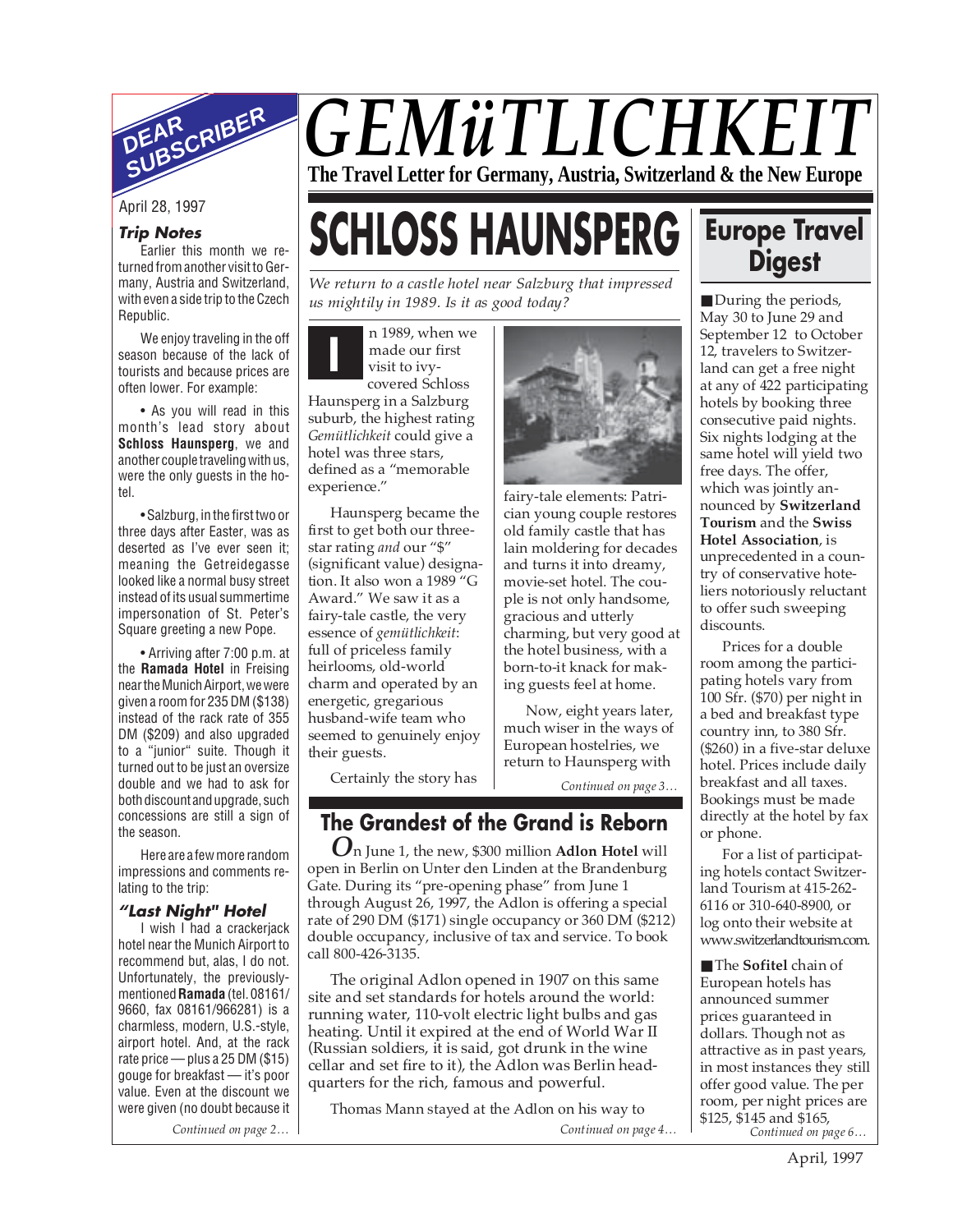# *DEAR SUBSCRIBER Continued from page 1*

was late in the evening and there were many empty rooms) it's hardly a bargain. Worse than the Ramada, is the **Hotel Isar**in the same city. Double rooms have tiny, low, cot-like twin beds and the place smells like an entire posse of Marlboro men just spent a month there.

## **Road Permit for Austria**

Like Switzerland, Austria now requires motorists to display a "vignette" on the windshield of their car. Essentially, it is a ticket or pass to drive the country's Autobahns. Unlike Switzerland, however, a visitor needn't purchase the full year pass. We got a one-week sticker at the Autobahn border crossing between Munich and Salzburg for 70 AS (\$6).

# **On the Road**

Driving in Germany, Austria and Switzerland is a pleasure — mostly. Unlike California, drivers are polite and predictable; nobody passes on the right and everybody signals. Also, over the last few years I have noticed a reduction in the number of macho, left-lane, speed demons who flash their headlights to clear the way ahead. There are still plenty of fast drivers in Germany but they seem to be more gracious about asking slower ones to move over. In fact, I'm now noticing a new Autobahn maneuver that seems downright friendly.

Let's say you're in the right lane traveling at 140 kph (87.5 mph). A few hundred feet ahead is a slow truck you will soon have to pass. Your rearview mirror reveals a slightly faster vehicle in the left lane about to pass. There are two choices: brake and let the left lane pass, or — and this is neither legal nor polite — move into the left lane and force the closing vehicle to break its speed. Such situations in California often result in gun play. In Germany, however, the recriminations are

usually confined to gestures and hand signals. Recently, however, I've seen the faster car often lower its speed slightly and swing into the right lane *behind* your slower car. This is an indication that the faster car is willing to follow you around the truck and not force you to brake behind it. Of course, when you've passed the truck, etiquette requires that you immediately move to the right and allow the faster car to pass. Don't expect such consideration, however, if your right lane speed is substantially lower than the closing vehicle's.

But European drivers, Germans in particular, remain the world's motoring busybodies. Screw up on a German highway and they'll let you know about it. Consider this little Autobahn tableau that occurred earlier this month.

We were in the left lane between Munich and Salzburg, going maybe 130 kph (too slow). As we passed a sign imposing a 100 kph speed limit, I noticed a much faster car running up behind us. There was no room to immediately move over, however, so in order to get out of the way quickly I accelerated to about 140 kph, passed a car and moved to the right lane where I slowed down. But as I did, the 50-ish man in the \$90,000 black Mercedes roadster I had passed shook a disapproving head and finger at me and then flashed a small replica of the 100 kph speed limit sign.

That's right, he had it somewhere in the car with him and pulled it out to show me through the driver's side window. Advance planning is admirable, but this was over the top. He probably has an entire set of these little signs ranging from 30 to 130 kph in some kind of holder strategically placed so he can quickly grab the appropriate one when he spots yet another scofflaw.

It also occurs to me that perhaps somewhere in Germany, these little shame-on-you signs are for sale. Meaning there is a market for them. Meaning there are lots of folks out there just waiting to let you know, in a graphic way, when you're not doing it right.

After following us for about three kilometers and shaking his head from side to side (this guy was really worked up), he roared around us with another scolding look and head shake, then disappeared into the distance — well before the 100 kph control was lifted. The incident had this effect on me; for the rest of the trip I was very careful to observe those 60, 80, 100 and 120 kph Autobahn slowdown zones. Doing so, I was passed by hundreds of cars.

#### **Rental Car for Four**

We get calls about which car to rent when the traveling party is three of four persons. Midsize cars such as the Opel Vectra are a great bargain at about \$18 per day (in Germany) plus tax but there seems to be a general skepticism about the legroom and trunk space. But stepping up to a car larger than that is expensive. The small Mercedes at twice the price offers less trunk room and about same passenger space. A full-size Opel Omega is \$57 per day plus tax.

As I have mentioned here before, we do not travel light. Neither do the other couple who joined us for a few days on this trip. We each had a car but decided to turn in their BMW 316i when we discovered the Vectra would be fine for the four of us. It seemed larger all around, with a much bigger trunk that accommodated two very large folding garment bags, two rolling 22" suitcases, one large duffel, one small duffel, a small backpack and one large briefcase. There was a sunroof, a terrific high-tech radio, a dashboard liquid-crystal screen that displayed the time, the radio station currently tuned in and the outside temperature. Though it was no great hill climber with its load of four adults

*Continued on page 8…*

| <b>GEMüTLICHKEIT</b><br><b>Vol. 11, No.4</b>                                                                                                                                                                                                                                                                                                   |                                                                      | <b>HOTEL RESTAURANT RATING KEY</b>                                                                                          |                                                                    |                                                |              |
|------------------------------------------------------------------------------------------------------------------------------------------------------------------------------------------------------------------------------------------------------------------------------------------------------------------------------------------------|----------------------------------------------------------------------|-----------------------------------------------------------------------------------------------------------------------------|--------------------------------------------------------------------|------------------------------------------------|--------------|
| April, 1997                                                                                                                                                                                                                                                                                                                                    | The Travel Letter for Germany, Austria, Switzerland & the New Europe | <b>Rating Scale</b><br>Excellent                                                                                            | <b>Scale</b><br>$16 - 20$                                          | <b>Hotel Rating Criteria</b><br>People/Service | $30\%$       |
| <b>Editor &amp; Publisher:</b><br><b>Associate Editors:</b>                                                                                                                                                                                                                                                                                    | Robert H. Bestor, Jr.<br>Elizabeth Schiller, Bruce Woelfel           | Above Average<br>Average                                                                                                    | 12<br>- 15<br>8<br>$-11$                                           | Location/Setting<br>Guestrooms                 | 15%<br>30%   |
| <b>Contributing Editors:</b><br><b>Design &amp; Composition:</b>                                                                                                                                                                                                                                                                               | C. Fischer, R. Holliday<br>Paul T. Merschdorf                        | Adequate<br>Unacceptable                                                                                                    | 4 -<br>$\overline{7}$<br>$\Omega$<br>3<br>$\overline{\phantom{a}}$ | Public rooms<br>Facilities/Restaurant          | $5\%$<br>20% |
| <b>Consulting Editor:</b><br><b>Subscription Dept:</b>                                                                                                                                                                                                                                                                                         | Thomas P. Bestor<br>Andy Bestor, K. Steffans                         | <b>Value Rating</b><br><b>Outstanding Value</b><br>Very Good Value                                                          | <b>Scale</b><br>$17 - 20$<br>$12 - 16$                             | <b>Restaurant Criteria</b><br>Food<br>Service  | 65%<br>20%   |
| <b>Gemütlichkeit</b> (ISSN 10431756) is published monthly by UpCountry Publish-<br>ing, 2892 Chronicle Avenue, Hayward, CA 94542. TOLL FREE: 1-800/521-<br>6722 or 510/538-0628. Fax: 510/582-8296. e-mail rbestor@ix.netcom.com.                                                                                                              |                                                                      | Average Value<br><b>Below Average Value</b><br>A Rip-Off                                                                    | 9<br>- 11<br>5<br>- 8<br>0<br>4<br>$\overline{\phantom{a}}$        | Atmosphere                                     | 15%          |
| Subscriptions are \$67 per year for 12 issues. While every effort is made to<br>provide correct information in this publication, the publishers can make no<br>quarantees regarding accuracy. Periodicals postage paid in Hayward, CA.<br><b>POSTMASTER: SEND ADDRESS CHANGES TO:</b><br>Gemütlichkeit, 2892 Chronicle Ave., Hayward, CA 94542 |                                                                      | <b>Special © Designation</b>                                                                                                |                                                                    |                                                |              |
|                                                                                                                                                                                                                                                                                                                                                |                                                                      | By virtue of location, decor, charm, warmth of management, or<br>combination thereof, an especially pleasant establishment. |                                                                    |                                                |              |
| Gemütlichkeit<br>April, 1997                                                                                                                                                                                                                                                                                                                   |                                                                      |                                                                                                                             |                                                                    |                                                |              |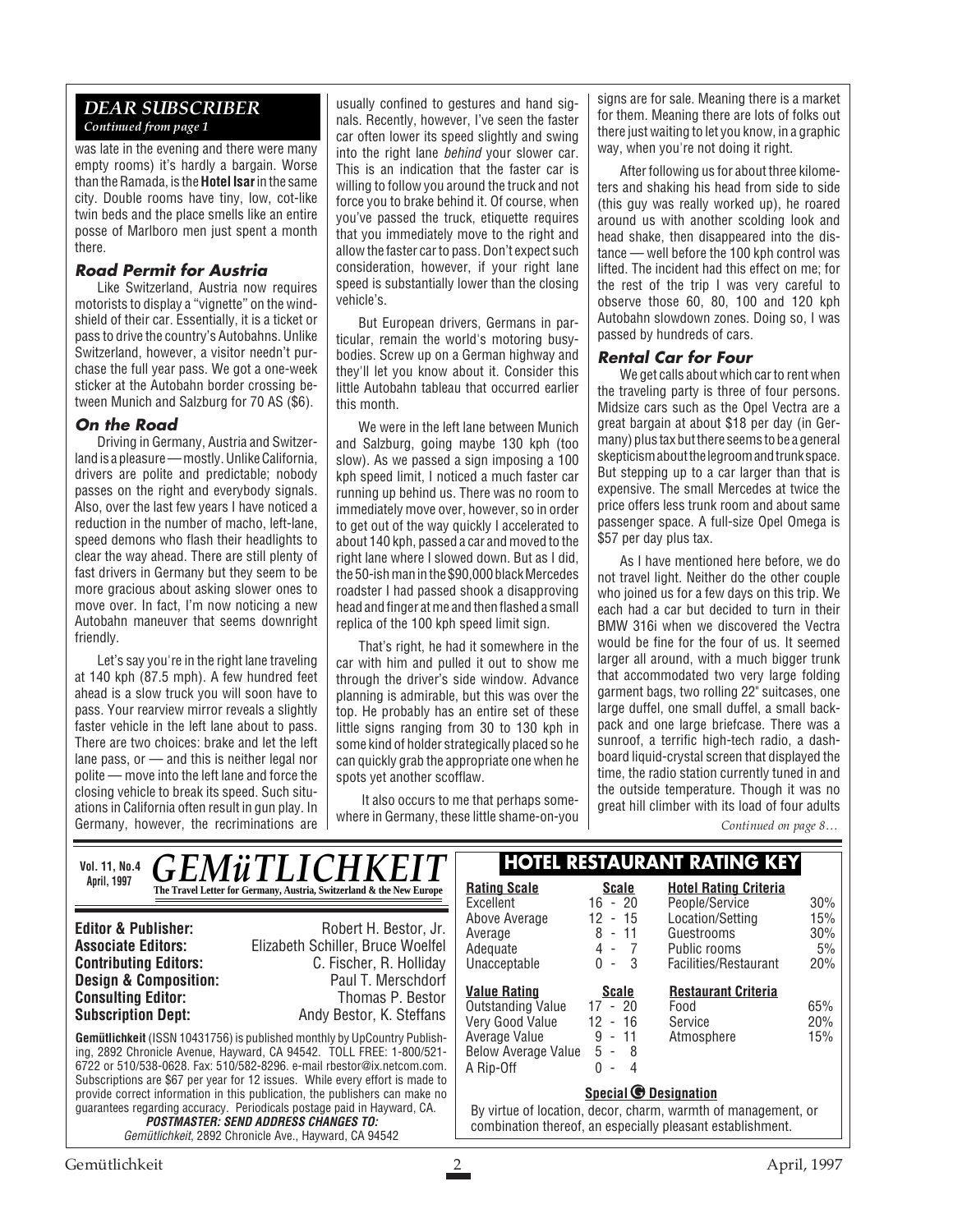# *SCHLOSS HAUNSPERG Continued from page 1*

a more jaded, critical eye. Could this castle possibly be as appealing and authentically homey as we gushed in that April, 1989, issue? Is it really the idyllic hideaway we said it was or were we just easily impressed? Could the husband and wife team possibly maintain their wonderful enthusiasm and their almost unbelievable level of genuine hospitality? After all, the bed and breakfast business is notorious for turning enthusiastic inn keepers into cynical Walter Mathau types.

Amazingly, except for the prices and a change of phone numbers, our 1989 story holds up. Haunsperg is as delightful as ever. For the hotel itself, that may not be so surprising. If you're a castle going on 700, nine years isn't a long time. It's different, however, for humans. Energy can flag and enthusiasm wane. But Eike and Georg von Gernerth seem as resilient as their Schloss. Their special talent for making guests feel welcome is fully intact. And isn't that more than half the battle? If some dour duo were at Haunsperg's helm we'd no doubt be carping about the lack of an elevator, minibars, CNN and in-room direct dial phones. In any case, such amenities would be out of place at Haunsperg.

The castle has eight rooms/ suites for rent, every one a charmer. They come in a variety of shapes, sizes and furnishing. Some are very large and each has a special character. High ceilings, ancient three-foot thick walls, squeaky wood floors, antique furnishings and glorious *objet d'art*, most of which have been in the family hundreds of years, will do that for a hotel room.

You'll be happy with any of the eight rooms, but two couples traveling together should ask for what we had, the suites that connect with the music room. Our quarters consisted of a giant corner bedroom and sitting room plus separate rooms for toilet and bath and a second small bedroom that could have been used for a third person. On the

other side of the almost opulent music room, with its black Bösendorfer grand piano, numerous windows and crystal chandelier, our companions occupied an equally comfortable bedroom and separate sitting room. The four of us shared the music room, thus having most of an entire floor to ourselves — a total of at least 1,500 square feet of living space. The price in off-season for four is 4,200 AS (\$350).

Luckily, (for us, not the von Gernerths) we were the only four guests in the hotel. In the morning, in a cozy room with vaulted ceiling on the ground floor, a splendid table for four was set for breakfast with fresh flowers, gleaming glass and silverware and starchy linens. There were



*The parlor where we were served breakfast*

boiled eggs from free-range chickens, plenty of juice, fresh cantaloupe, and the freshest cheeses, thinly sliced meats, breads and rolls.

If it is solitude you seek, the von Gernerths will leave you alone. The rest of us are invited to join them for glasses of Austrian wine — in their garden in summer, at other times in the comfortable leather furniture of a small parlor, and occasionally at a nearby *Gasthaus*.

They are also delighted to show you their castle and share its history. There seems to be an interesting story behind every apartment, every picture, every rug, every piece of porcelain and China, and every antique

From World War II through the early '60s, for example, the top floor was occupied by a family displaced by the war. For some 20 years they

lived in the von Gernerth's castle, rent free. During the war the government allowed such families to occupy vacant buildings all over Austria. By law, they cannot be evicted by the owners except under rare circumstances. In fact, Mrs. von Gernerth told us some apartments in Vienna remain occupied by families who were put there by the government more than 50 years ago and who still pay virtually no rent.

Haunsperg's *piece de résistance* is its Baroque chapel. The ornate altar appears to have been executed in marble. However, the area around Hallein is so rich in marble that the stone was bypassed as being too common. Instead the altar was made of wood and then a *faux marbre* finish was applied by craftsmen. In the tabernacle is a rotating platform which turns to show three scenes, including a carved mother and child

*Eike and Georg von Gernerth seem as resilient as their Schloss. Their special talent for making guests feel welcome is fully intact.*

and a reliquary with a sliver of wood which is purported to be from Christ's cross. Mass is said there four or five times each year but the ancient bell (1570) in the tower above is rarely rung — the last time was several years ago at the wedding of the von Gernerth's son.

Though the approach to Haunsperg is through an industrial neighborhood, that is forgotten once you enter the parklike, six-acre grounds. Tall trees surround the property, there are a couple of acres of lawn and a clay tennis court.

*Continued on page 4…* Don't stop here just for an overnight. Pack your underwear in the drawer of an antique chest and hang your clothes in a hand-carved armoire. Spread out, put your feet up and unwind for a few days. Shop and sightsee in Salzburg during the day and dine casually at nearby **Restaurant Hammerwirt** (next page) in the evening. Take a daytrip to the Königsee, a walk in the forest, drive the Rossfeld Ringstrasse or just hang around the castle and read. Whatev-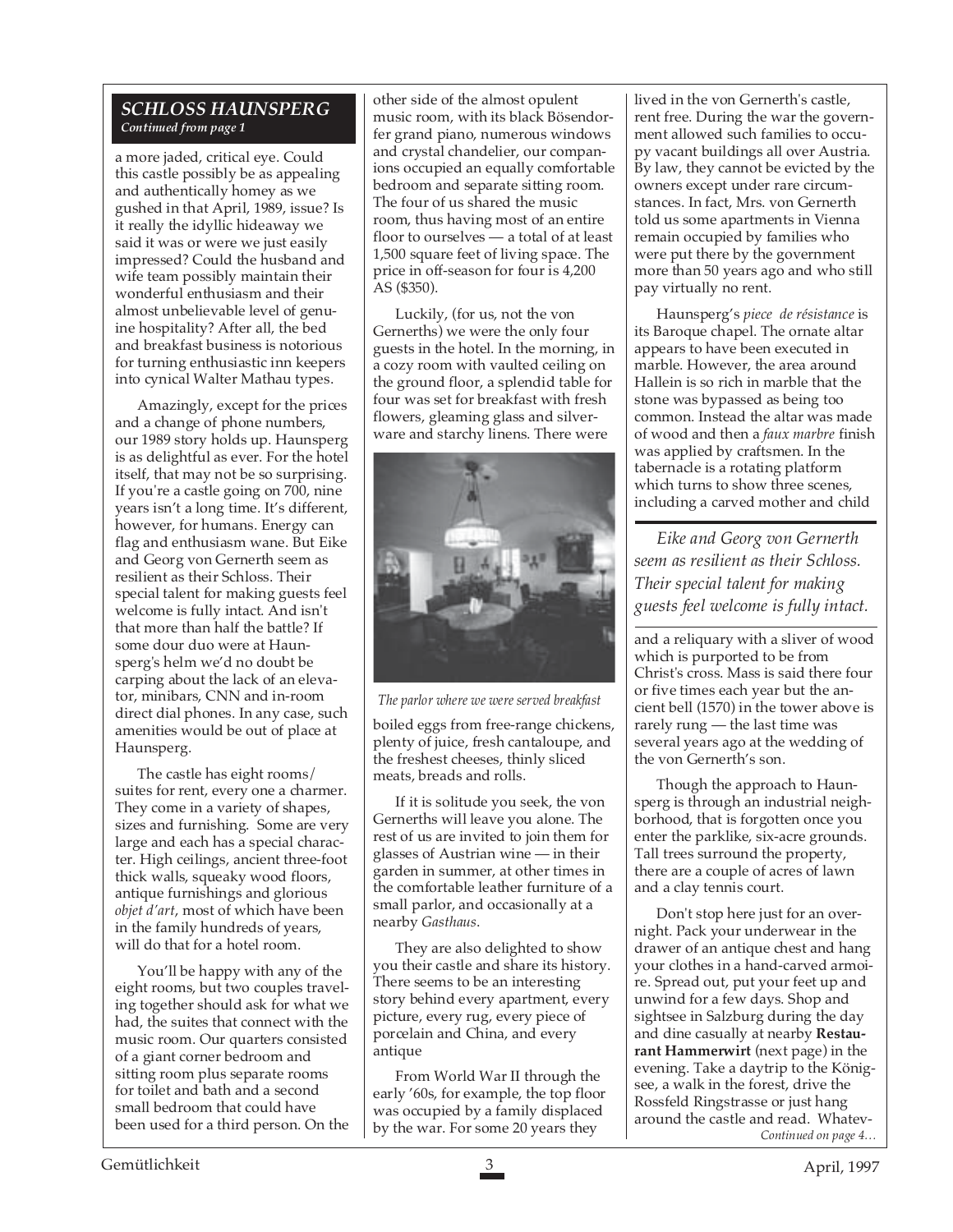# *SCHLOSS HAUNSPERG Continued from page 3*

er you do, don't miss Schloss Haunsperg, a special place run by special people.

Haunsperg is easy to find. Go south from Salzburg on the A10, exit at Hallein, then come back north toward Oberalm. In short order you will see signs to Schloss Haunsperg. It is west of the Autobahn and east of the Salzach river.

**Daily Rates:** Per person, per day rates in high season range from 850 AS (\$71) in a double room to 1250 AS (\$104) in the largest suite. Price for a single bedroom in the suites is 500 AS (\$42). There is a 10% reduction in these prices during the off-season. High season is March 21 to April 4; May 15 to May 22; July 18 to September 19 and December 20 to January 7. **Contact:** Schloss Haunsperg, Hammerstrasse 32, A-5411 Oberalm bei Hallein, tel. 06245/80662, fax 06245/ 85680. EDITOR'S CHOICE.<br>CHOICE

**Rating:** QUALITY 18/20 VALUE 18/20 **G** 

### **Dinner in Oberalm**

Restaurant Hammerwirt

This lively village *Gasthaus* seems almost an extension of the Haunsperg. The family-run Hammerwirt's service is friendly and its food above average. The von Gernerth's, naturally, made our dinner reservation and, even though it is only a short walk, insisted on delivering us to the front door in the hotel van.

There are comfortable banquettes around the room and tables are decorated with pink and white linen cloths and napkins, real flowers and candles. Walls are hung with prints of familiar paintings.

The ubiquitous mixed salads were a tasty melange of the usual vegetables — chopped greens, corn, red peppers, sliced cucumbers — in a tangy dressing. Asparagus soup was delicious but mostly cream and butter — delicious but deadly. The best main dish consisted of juicy, perfectly done duck breast served with sliced *Knödel* and chopped cabbage and chard sauteed with

ham. Chunks of baby lamb deep fried was somewhat less successful. We finished with plates of various flavors of ice cream buried in whipped cream, hot chocolate and berry sauces.

Beverages were Kaiser *Bier vom Fass,* a bottle of Sonnhof Rotspon Blauburgunder Zweigelt (when in doubt for red wine in Austria, order the reliable Blauburgunder) and apricot brandy. For four, the bill came to 1775 AS (\$148). The Blauburgunder was 285 AS (\$24).

 A most pleasant dining experience.

**G Rating:** QUALITY 14/20, VALUE 14/20 Landgasthaus Hammerwirt, A-5411 Oberlam, tel 06245/83664.

# **Lunch in Salzburg**

St. Peter Stiftskeller

This landmark restaurant in St. Peter's Abbey has been criticized as being touristy but in the off-season it's snug, wood-paneled rooms are filled with locals. In summer, of course, you'll want to be in the openair, vaulted courtyard, the rear part of which is dug from the side of the mountain. Started by Benedictine monks in 803, it is reputed to be the oldest restaurant in Austria.

The menu emphasizes such typical Austrian specialities as *Tafelspitz* (boiled beef) and *Schnitzel* cooked in the Vienna style so it flops over the plate. This is not *haute cuisine* but the dishes were good examples of their type. Main courses are in the \$12 to \$16 range. The uniformed male waiters provide quick, pleasant service.

As we left the restaurant, a bell began to toll and we stopped while a procession of mourners, all on foot and preceded by a rather small wooden coffin, exited the church and serpentined around the little square. As we stood by the restaurant entrance, they passed in front of us on their walk to the cemetery. A sobering moment on a beautiful, sunshiny day.

St. Peter Stiftskeller, St. Peter Bezirk 1-4, tel. 0662/841268-0, fax 0662/841268-75. **Rating: QUALITY 12/20, VALUE 12/20 <b>M** 

### *ADLON HOTEL Continued from page 1*

Stockholm to receive the Nobel prize for literature. Albert Einstein's corner room had a view the Brandenburg Gate. Charlie Chaplin nearly lost his trousers in a throng of well-wishers while trying to enter the hotel during a movie premiere.

The hotel was so popular and so luxurious that some royal families even sold their winter palaces in Berlin, preferring instead to stay in the beautiful suites of the Adlon.

American guests included Teddy Roosevelt, Franklin D. Roosevelt, Mary Pickford, Doris Duke and assorted Rockefellers and Vanderbilts.

Though the Adlon may have been ahead of its time when it came to running water and electric lights, it wasn't so up to date in other matters. Women who traveled on their own could only stay at the hotel if they were recommended by someone or were well-known to management.

According to a press release handed out by their U.S. public relations firm, the 1997 Adlon will set a new European "grand hotel" standard:

• Arriving guests will immediately be taken to their rooms. Check-in will be handled by a floor steward instead of the front desk.

• Every guest will have a portable phone to carry throughout the hotel to receive telephone calls in any location within the hotel.

• All rooms will feature an electronic key card system which will turn on the lights, the air-conditioning and music, simply by opening the door.

• Each room will have its own fax and fax number, or guests can use the state-of-the-art machines in the hotel's business center.

• Rooms will also feature an interactive CD player, PC docking capabilities, two ISDN telephones with voicemail, satellite television, personal safes, minibar, personalized

*Continued bottom page 5, col. 1*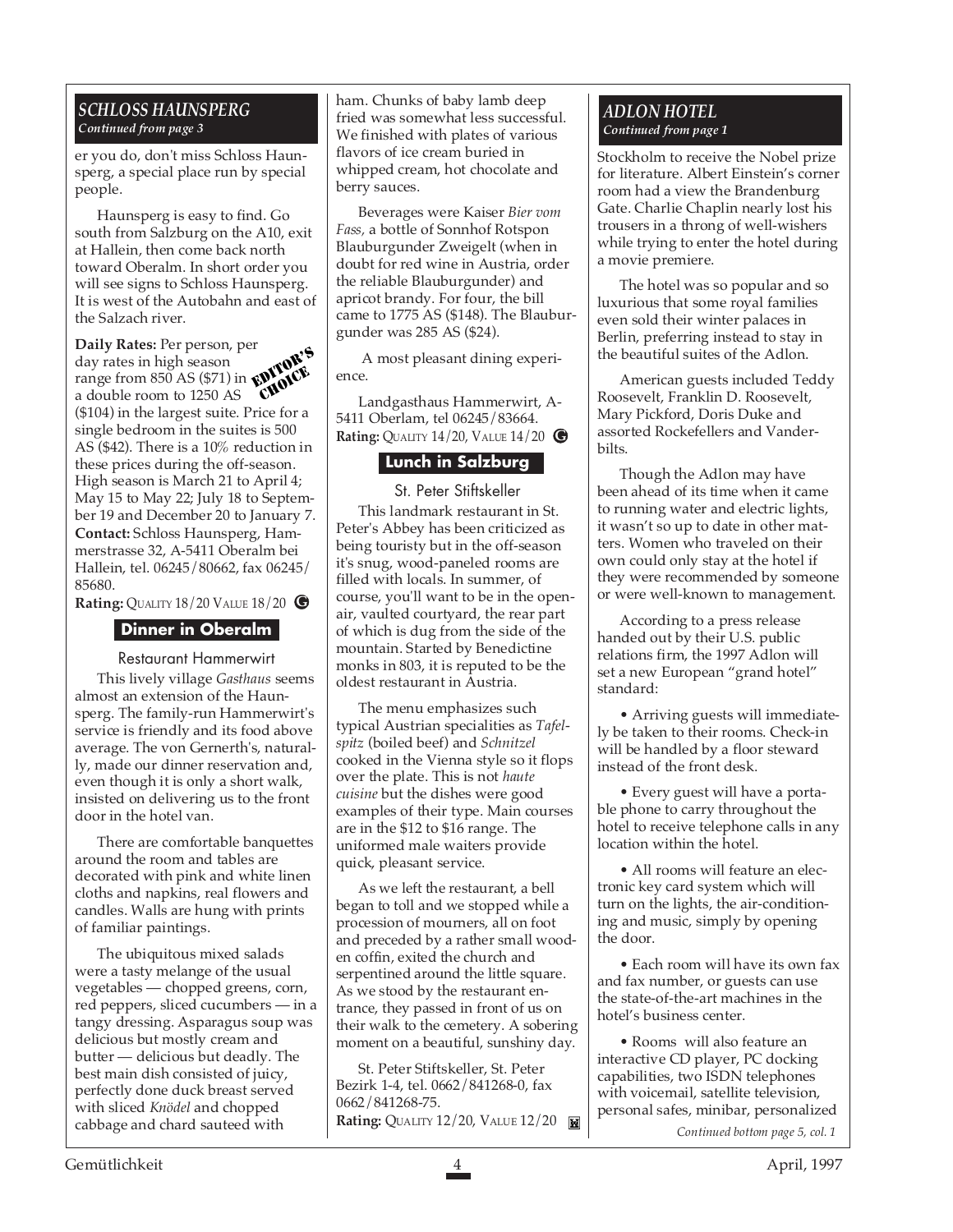# **Country Hotel Profile**

# **Schloß Lembeck**

# **Setting & History**

*C*hevron patterned bricks lead visitors over a bridge through irongated arches alongside moats with swimming ducks. Rhododendrons proliferate beside the castle walls. Ahead is one of the most architecturally perfect examples of a Westphalian *Wasserschloss*.

By Karen Pasold Lembeck sits on two islets of land in a lake, thus forming natural moats and accounting for its unique three-winged Baroque shape. The castle is flanked by slate-roofed, onion-dome spires, creating one of the most alluring hotels in all of Germany.

Earliest mention of Lembeck is 1077 when the land was given to the bishops of Paderborn. The castle got its name from Adolph von Lembeck, a knight who was witness to the bishops papers, and also owned a

### *HOTEL ADLON Continued from page 4*

stationery and business cards and exercise equipment (upon request).

To understand that the prewar Adlon was integral to upper levels of Berlin society, one has only to consult one or two of the many books written about this period in the city's history.

One story, told by Otto Friedrich in his book, *Before the Deluge, A Portrait of Berlin in the 1920s*, shows a different side of life at the Adlon.

During a time of violent unrest in early 1919, known as the Spartakus uprising, mysterious special delivery letters were sent to certain rich Berliners warning them that the government would be overthrown and all banks would be seized.

Ignoring sporadic gunfire along Unter den Linden, a 50-year-old mailman named Lange arrived at the Adlon with a letter for a Baron

house in the territory.

This romantic, beautiful castle remains today after withstanding centuries of military occupation and war. Between 1200 and 1700, Lembeck was mostly a castle of defense. Spanish troops invaded around 1600 and during the Thirty Years War (1618-1648) the castle was plundered. Reconstruction began in 1670, though it was not completed as we see it today until 1692. In 1757, 15,000 French soldiers occupied a night camp here during the Seven Years War. There was more war damage when 10,000 Cossacks took up quarters in the area during the Napoleonic wars in the early 17th century. In 1919, the Red Army bivouacked here before a fight with Marxists. Finally, at the end of WWII, the Schloss was damaged by bombs, gunfire and again pillaged. Trenches from the last war can still be found in the adjacent woods.

Winterfield, a hotel guest. A porter offered to take the letter but Lange, recalling the Baron had rewarded his last delivery with a ham sandwich, a prized tip during such hungry times, elected to take the letter himself. Poor choice.

Lange was found hours later, tied to a chair in a second-floor room, strangled with a curtain cord. He had been carrying 41 special delivery letters containing more than 270,000 marks. His mailbag was empty and the Baron, who occupied the adjoining room, was gone.

Three years later, a man named Blume was arrested in Dresden for the Adlon and other murders. As it turned out, he was a playwright who had had one of his plays, a comedy, performed at Dresden's Neustädter Theater. Following that success, he submitted a manuscript entitled *The Curse of Retribution* — a melodrama about the murder of a mailman in Berlin's Hotel Adlon. **■** 

# **Rooms & Decor**

*T*he castle has an official museum of heirloom furniture, hand woven tapestries, oil paintings, porcelain and china and various decorative objects. It is difficult to distinguish the museum from the hotel. All ten castle hotel rooms are authentic relics of antiquity.

The style of Lembeck remains constant since ownership has been in the same family since 1708. Wide, darkened wood plank floors line the halls and are protected by red sisal runners. Classical paintings and portraits of noblemen gaze down on polished chests that are bathed in sunlight which streams through the mullioned windows. Original ceiling beams, ceramic stoves, majestic fireplaces, canopied beds, oriental rugs, damask chairs and sofas, mellowed writing desks and bulky armoires grace the enormous highceilinged bed chambers. Even the most conservatively priced rooms are of generous proportion. One room occupies a tower, another is the *Hochzeitzimmer* or bridal suite, but all are unique and charming with modern bathrooms and television.



*L*embeck includes a wine cellar, art gallery, disco, outdoor cafe, *Schlosskapelle* for weddings and a forested park. A dining hall in the red brick vaulted cellar, with tiled fireplace and ladderback chairs, serves regional wild game and Westphalian specialities. Game dishes include pheasant, venison, wild boar, guinea hen and quail and average about 30 DM (\$18). More traditional tastes can choose from fish, chicken, roasted meats and even *Züricher Geschnetzeltes* with *Rösti*. Most are under 20 DM (\$12).

Despite these tempting main courses, I will always remember the most divine dessert; *Vanilleeis mit*

*Continued on page 8…*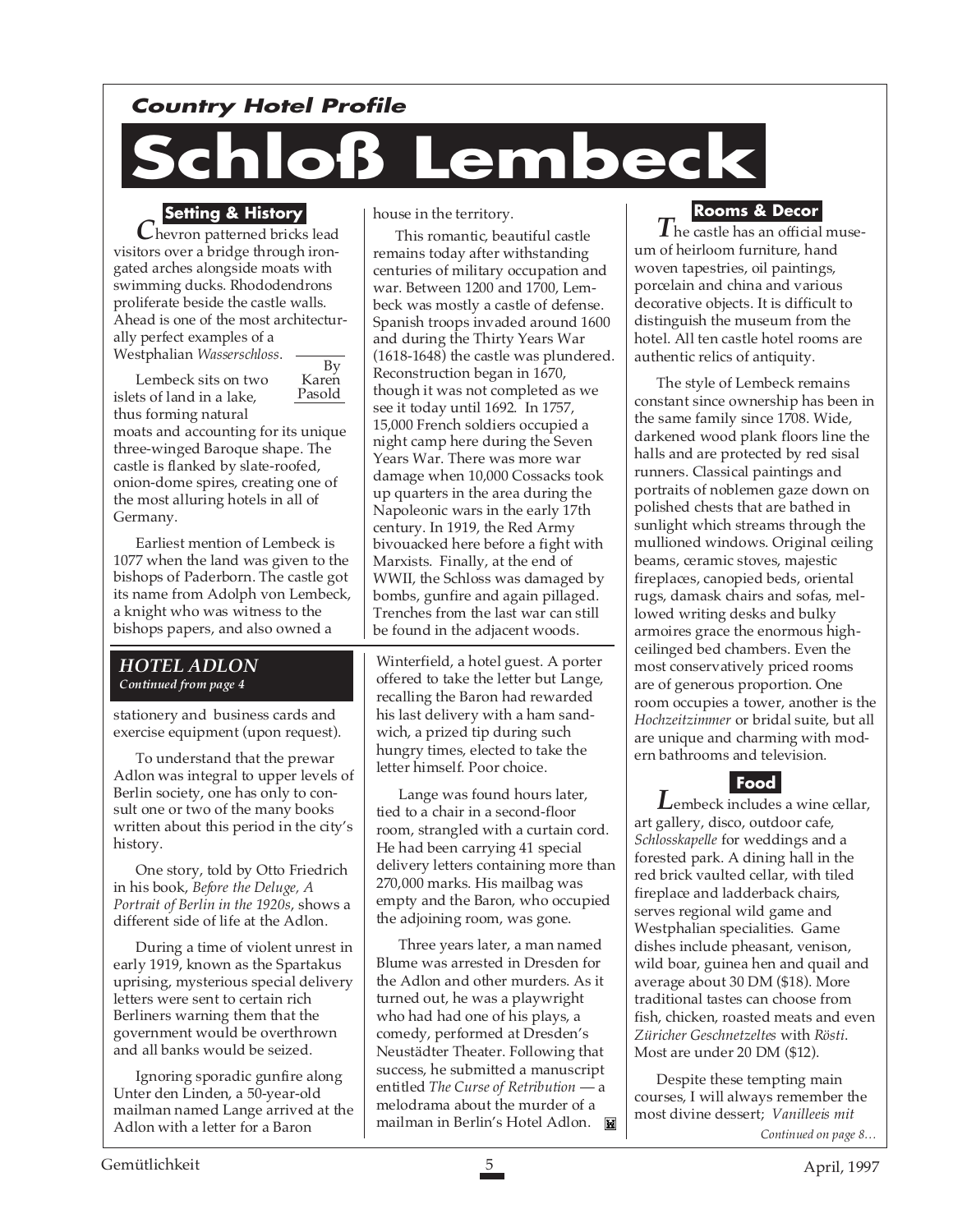# *EUROPE TRAVEL DIGEST*

depending on the hotel. The **Sofitel Geneva**, for example, is \$165; a substantial saving off the published rack rate of about \$276. The **Sofitel Zürich**, at \$165, is well above the 1995 Sofitel summer special rate of \$138 but still decent value considering the difficulty of finding good rooms in Zürich for under \$200. The Sofitel **Vienna Airport Hotel** is \$125, a good price for a room the night before an early morning flight from Vienna.

■ Businesses looking for a place in Europe to conduct a meeting might want to consider the packages offered by a combine of **Swissair**, **Conferences International Inc.**, and the **Palace Hotel** of Lucerne. For \$1,499 per person, groups get round-trip airfare on Swissair, four nights accommodation at the Palace Hotel Luzern, transfers, most meals, use of the meeting space, even coffee breaks and sightseeing. Contact: Dick Kisker, Conferences International, 800-221-8747, or fax 617-266-5886.

■ **Beethoven's birthplace** in Bonn has recently reopened after a year of renovation. The 150 items on display in 12 rooms— ranging from grand pianos to brass hearing aids, even Beethoven's walking stick and compass — are now presented in a more organized and logical fashion.

Among the items on display are several original scores, including the *Moonlight Sonata* and musical instruments from the era, including some played by Beethoven himself: his viola and his last grand piano.

To mark the reopening, part of the original score of the Sixth Symphony (Pastorale) is on display in Room 7, which has been set aside for changing exhibits from the 1,000 or so of the museum's handwritten Beethoven documents. Room 9 is devoted to the Bodmer collection, named for Swiss collector Hans Conrad Bodmer who assembled some 400 letters and 100 scores along with artifacts such as the composers desk.

Though there are 12 rooms, the family lived only in the cramped

dwelling at the rear of the presentday museum. Museum in Beethovenhaus, 18-26 Bonngasse, Bonn. Entrance is 8 DM (\$4.75), 4 DM (\$2.40) for children.

■ **Sormani Calendars** offers a catalog of their many calendars which specialize in scenes from Switzerland and Germany: Sormani Calendars, P. O. Box 6059, Chelsea MA 02150-0006, tel. 800-321-9327.

■ The **Montreux Jazz Festival**, Europe's most important event of its kind, is being held this year from July 4 - July 19. Some of this year's performers include: Ray Charles, B.B. King, Eric Clapton, Supertramp, Sheryl Crow, Roberta Flack, George Duke Band and many more. Ticket prices range from \$15 to \$75, but there are more than 200 free outdoor events. Contact Montreux Jazz Festival, Case Postale 126, CH-1280 Montreux-Territet, tel. 4121/962 8484, fax for Fondation du Festival de Jazz de Montreux is 4121/963 4705. Entire festival packages including tickets can be booked through Music in Paradise, 333 Washington Blvd., Marina del Rey, CA 90292, tel. 800-801-2188, fax 310-821-9381.

■ The German airline, LTU, discontinues service to Tampa effective May 1. However, the airline still offers eight flights each week to Germany from Florida and serves Miami, Daytona Beach, Fort Myers and Orlando. LTU also flies to Germany from San Francisco, Los Angeles and New York.

■ This year **Hamburg** honors the 100th anniversary of the death of composer Johannes Brahms with more than 100 concerts, lectures and special events. **Brahms Year 1997** begins with a concert by the Hamburg Symphony and ends with a New Year's Concert by the choir of St. Michaelis in the Freien Akademie der Kunste. Among the more notable events are a Brahms night in St. Michaelis, an open house in the Musikhalle, a Brahms Camp and a special Brahms Symposium. Each Friday at 2:30 p.m. a special, twohour tour, will take participants from the Musikhalle to St. Michaelis with a visit to Brahms Memorials.

# *Continued from page 1* **READERS' FORUM**

# **More Flak for Florhof**

I have been a subscriber to your travel letter for several years and thought I would pass on a few comments, particularly in view of an article in your February, 1997, issue.

My wife and I have recently returned from a skiing vacation in Zermatt — our 9th year. We spent our first day/night in Stein am Rhein (just the cure for the first day's jet lag) and two nights in Zürich before going to Zermatt. In Stein, we stayed at the **Adler** (more than adequate) since our preferred choice, the **Rheinfels**, had not yet opened.

In Zürich, the **Florhof** has been our choice in the past but two incidents during this most recent visit have prompted us to look elsewhere for future visits. Without elaborating greatly, one incident involved a lack of concern in follow-up regarding a request I had made for a room with bath (vice shower) and the other involved erroneous extras appearing on our bill.

Neither of these is really significant, but the lack of concern or attention by the staff, in my opinion, is unbecoming for the type of hotel the Florhof is supposed to be and for the price one pays. We have always enjoyed the tranquility of the Florhof but it is no longer the warm experience that we knew with Herr Schilter and his staff. Your February issue arrived after we returned and it was interesting to read the letter from Ms. Kanuch regarding this hotel. I would now have to agree with her. At other times we have stayed at the **Kindli**, the **Rütli** and the **Züricherhof**. All were reasonable but we will continue to look for the "right" one now that the Florhof has lost its appeal. John C. Eller, Coronado CA

# **Bamberg, Regensburg Report**

My wife and I spent a week in Bamberg last October, followed by a week in Regensburg. We followed many of your suggestions in *Gemütli-*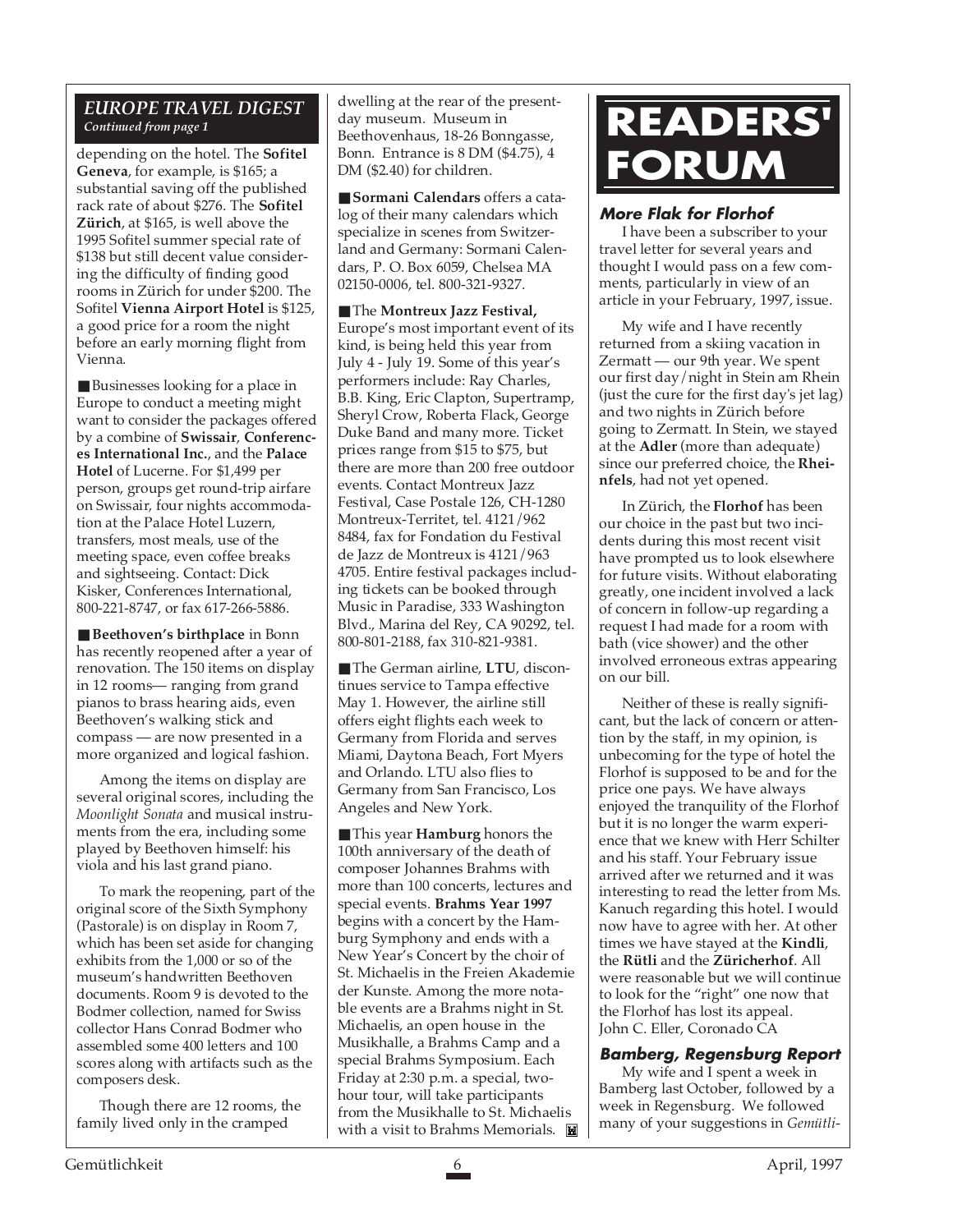*chkeit*. Both are delightful cities, spared by most of WWII devastations and worthy of at least three or four days each. In Bamberg, we stayed at **Hotel Residenzschloss** (\$185/night double). Very pleasant hotel, well located and quiet. Highly recommend **Messerschmitt** for dinner (225 DM/ \$132 for three, wine included). Pleasant local atmosphere and value at **Gastätte Hofbräu** (104 DM/\$61 for two, including wine). Great atmosphere but somewhat touristy at **Brauereiausschank Schlenkerla**. Lunch at **Hotel-Restaurant Nepomuk** highly recommended (93 DM/\$55 for two, including wine).

In Regensburg you were exactly right about **Park Hotel Maximilian** (238 DM/\$140 double) — beautiful location and exterior, inside rundown, dark and gloomy. **Bischofshof**, on the other hand, was charming. A suite (beautiful, roomy and quiet) was 290 DM/\$171. Wonderful gourmet meal at **Don Juan** (Fischgasse 4) 70 DM/\$41 for two, wine included, for lunch. Not to be missed: **Historische Wurstküche** at the bridge, have *Wurst* where Karl der Grosse did!

Good daytrip via train from Bamberg was Veste Coburg...great art and armor collection and Martin Luther Apartments.

**Hotel Anker** was excellent as always. Chaney Aderholt, Birmingham, AL

# **France Warning**

As a subscriber to your fine publication I wish to pass on a couple of bits of information to you and the other readers. One about a hotel in Munich, the second a word of caution for anyone venturing west out of Germany into France.

While in Munich in November of last year we found the **Europäischer Hof** (Bayerstrasse 31, 80335 München, tel. 089/ 551510, fax 089/ 55151222), literally across the street from the main train station. If one is brave enough to jaywalk the hotel entrance is directly across the street from the Bayerstrasse entrance to the station. If not, it is a short distance to the corner crosswalk.

In the finest German tradition it is exceptionally clean, well maintained and operated. The front desk staff is courteous, and while reserved, helpful as well as efficient. Particular mention needs to be made of a young man from Sri Lanka. In the morning he helps out in the breakfast room and during the day he is the porter. He is always smiling and wanting to be of service. An excellent breakfast buffet is served with more choices than the typical selections of fruit, meats and cheeses, etc.

We paid around \$110 for a standard double room outfitted with contemporary wood furniture, a large bed with a split mattress and individual duvets, and a large window that opens onto an interior courtyard. There is also a pleasant reading/sitting room on the first floor for the use of guests.

It is certainly not a small, quaint country inn, but for a city hotel it has everything we look for and more.

In several French cities, primarily in the area just south of the Alsace-Lorraine and in the Champagne region, many banks refused to accept \$100 denominated bills to change into French Francs. Apparently they have had a serious problem with counterfeit \$100 bills and have adopted a policy of not accepting any. Other denominations were not a problem.

Ronald E. Null, Sandpoint ID

# **Rheingau Discovery**

I always like to spend the first night in the Frankfurt area in the Rheingau. My preference has always been the Oestrich-Winkel area. This locality is not terribly touristy as is Rudesheim but good accommodations have always been scarce.

This past October while on my way to the **Ruthman Hotel** which leaves something to be desired, I noticed an old Weingut had a hotel sign outside. The building has been there as long as I can remember but had been improved on the outside. I decided to check it out. When entering the reception area you are struck by the beauty of 200-year-old wood lovingly restored to it's original light grain. There is a small bar in the large dining-reception area and a nice open terrace on the Rhine side of the building.

The floor above offers eight double rooms of which five have Rhine view. The floors in all rooms and the hallway are spotless white tile. All rooms have Dusche/WC/ Radio and TV. There is an ample parking facility on the grounds and they have a ramp where you can park your car and bring your baggage into the reception area. Double rooms were from 130 DM (\$76) for streetside accommodations and 150 DM (\$88) for river view with balcony. Rooms are large and cheerful.

The breakfast is great and the restaurant offers small local dishes mostly light fare that goes well with wine. The night we stayed there they were catering a wedding. There was an entertainer for the affair and all the restaurant guests were able to take advantage of the music. In the course of the evening a number of locals were seated at our table. The owners made sure to tell each one that we spoke English. Nice touch.

The wine served in the restaurant is their own and typical of the fine rieslings in the area. Food and drink prices are reasonable and the atmosphere is great. When we checked out, Frau Schonleber presented us with a free bottle of the house wine. This was a first for me in fifteen years of staying in this area. I heartily recommend the **Hotel F.B. Schonleber** (D-65375 Oestrich-Winkel, Stadtteil Mittelheim Obere Roppelsgasse 1, tel. 06723/3475, fax 06723/ 4759).

Anyone who enjoys good German home cooking might want to visit the **Gasthaus Distelfink** a few blocks from the Schonleber hotel. This small restaurant is run by a husband and wife. Maria and Helmut Thum, the owners speak no English and there is never any tourist crowd here. They offer the typical *Schwein* dishes but the portions are huge even for Germany. We always order the senior portion and can barely finish it. The prices will make you think it's 1983 all over again.

*Continued on page 8…*